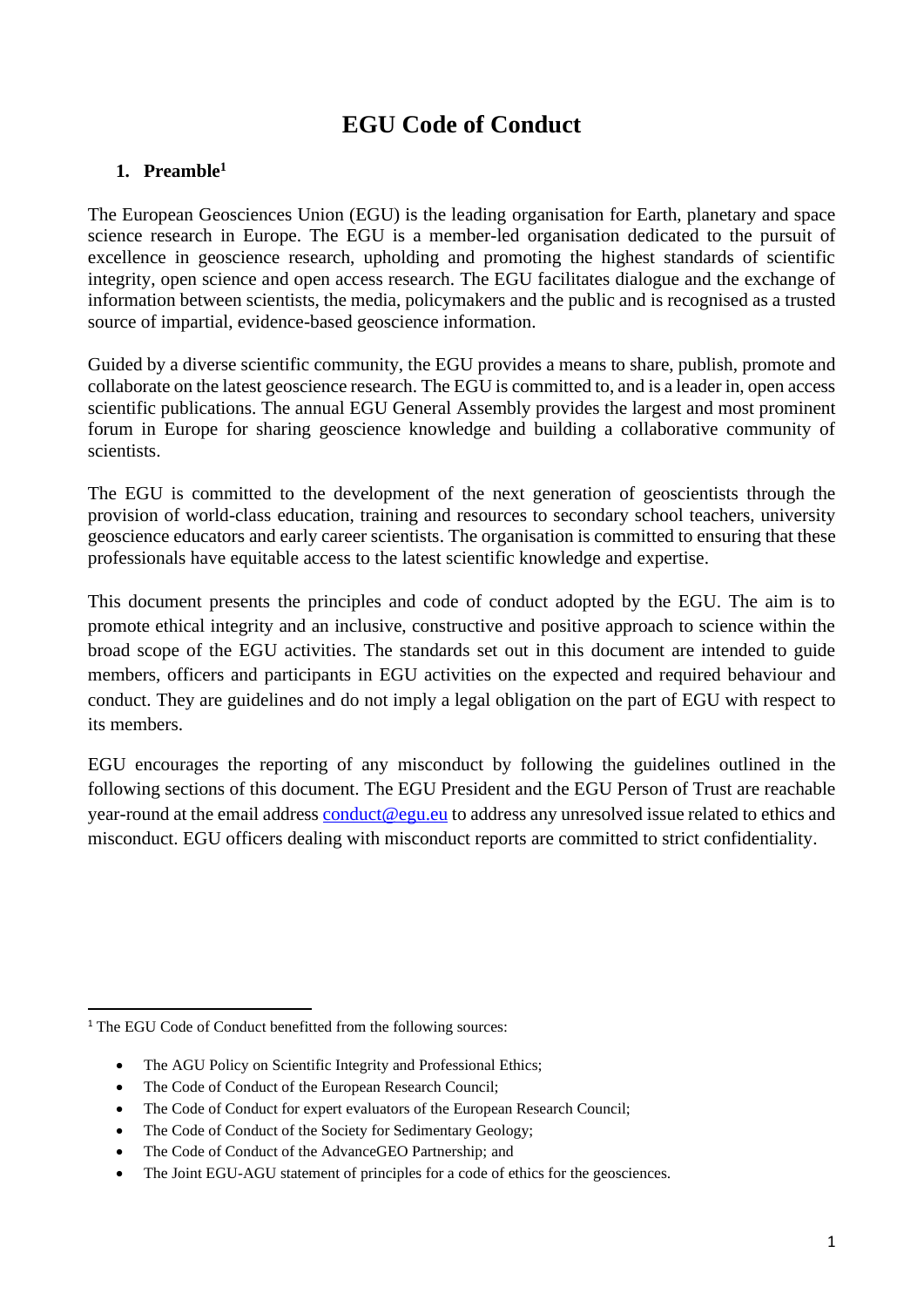## **2. Code of conduct – general principles**

The EGU is committed to providing an ethically correct, equitable, safe, open, and respectful environment for scientific activities. The EGU encourages all geoscientists to pursue integrity, honesty, respect, courtesy, responsibility, rigour and equity in their professions. In particular:

- The EGU values diversity and equality as essential values to ensure an ethically correct and respectful approach to scientific research. Discrimination, harassment, bullying, coercion, intimidation, censorship and plagiarism are considered unethical behaviors.
- The EGU requires that its members carry out research and draw their conclusions based on critical analysis of the evidence. Findings and interpretations are expected to be reported fully, accurately and objectively, along with the related uncertainties.
- The EGU encourages the use of reporting methods that ensure verification and reproducibility by others. Making data findable, openly accessible and interoperable, and allowing data exchange and re-use between researchers, are encouraged, as are making software and codes accessible.
- The EGU emphasises that author credit should only be given to those who have meaningfully contributed to research. The names and roles of all people who made significant contributions should be properly acknowledged.
- EGU members and other people involved in EGU activities are required to disclose any conflict of interest that could compromise the trustworthiness of their work.
- The EGU encourages officers, members and people taking part in EGU activities to clearly distinguish professional, scientific-based comments from their personal opinions when publicly presenting their work and/or engaging in public discussions related to EGU activities.
- The EGU encourages members to take responsibility to act or intercede, where possible, to prevent misconduct. It also recommends that any case of misconduct be promptly reported (see Section 7 for more details).
- EGU members are required to self-report if they are currently under investigation or have been convicted of misconduct or a criminal activity when they are nominated or apply for an EGU committee or office, or they are selected to receive an EGU award.

# **3. Misconduct in research**

Misconduct is defined as a violation—proven by evidence—of the standard codes of scholarly conduct and ethical behavior in scientific research. Misconduct also includes the unethical and/or biased treatment of people in a professional setting and while participating in scientific activities. Misconduct includes actions such as discrimination, harassment, bullying, coercion, intimidation, censorship and plagiarism. Misconduct does not include errors of judgment; honest errors in the recording, selection, or analysis of data; or differences in opinions involving the interpretation of data and results.

The EGU may undertake an investigation and decide to take action when misconduct is reported by any person and is directly connected to an EGU activity. EGU may also investigate cases that may have an impact on the reputation or integrity of the Union. The EGU may also sanction its members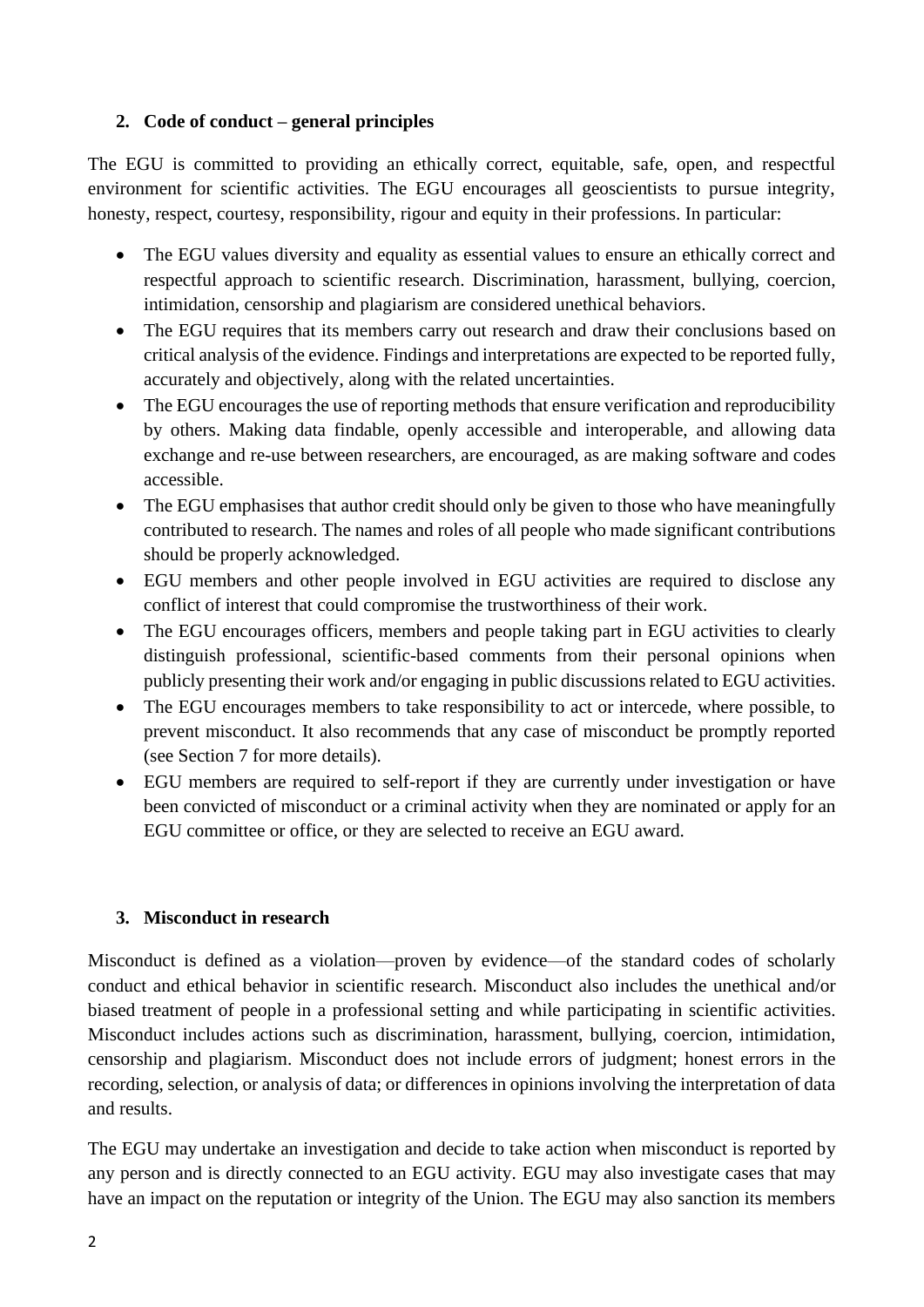when misconduct related to Earth, space and planetary sciences is sanctioned by other judicial bodies, including scientific associations, research bodies and academic institutions.

# **4. Code of conduct for publication of scientific research**

The EGU publishes scientific journals according to the principles of peer review and transparency of the review process. The EGU also adheres to the highest ethical standards in terms of open access and open review.

In particular, the EGU subscribes to the principles of the Committee on Publication Ethics (COPE) and adheres to the COPE's Code of Conduct and Best Practice Guidelines for Journal Editors as well as the Ethical Guidelines for Peer Reviewers. The EGU also adheres to the principles of transparency and best practices in scholarly publishing set out by the Open Access Scholarly Publishers Association (OASPA).

The EGU is committed to:

- guaranteeing editorial independence;
- respecting the privacy of all stakeholders in the research and publications process; and
- ensuring author copyright and a liberal distribution license.

An allegation of misconduct related to EGU publications should be addressed first to the relevant editor, who will assess whether the case can be informally resolved through a discussion between the interested parties. If the issue is not resolved, or the reporting person feels that the issue cannot be resolved through an interaction with the editorial board, a formal complaint may be addressed to the Chair of the Publications Committee at the email address [publications@egu.eu.](mailto:publications@egu.eu) The EGU President and the EGU Person of Trust are reachable year-round at the email address [conduct@egu.eu](mailto:conduct@egu.eu) to address any unresolved issue related to ethics and misconduct (see Section 7 for more details). EGU officers dealing with misconduct reports are committed to strict confidentiality as outlined in Section 7 below.

### *4.1 Code of conduct for editors of scientific journals*

EGU editors are expected to provide unbiased consideration to all manuscripts offered for publication by avoiding any conflicts of interest. They are expected to process manuscripts promptly with full respect for authors, reviewers and other editors.

Information about a manuscript under consideration cannot be disclosed to anyone other than the professionals who are involved in the peer-review process.

Editors are required to adhere to the workflow adopted by the Publications Committee and each journal to process the manuscripts submitted for publication.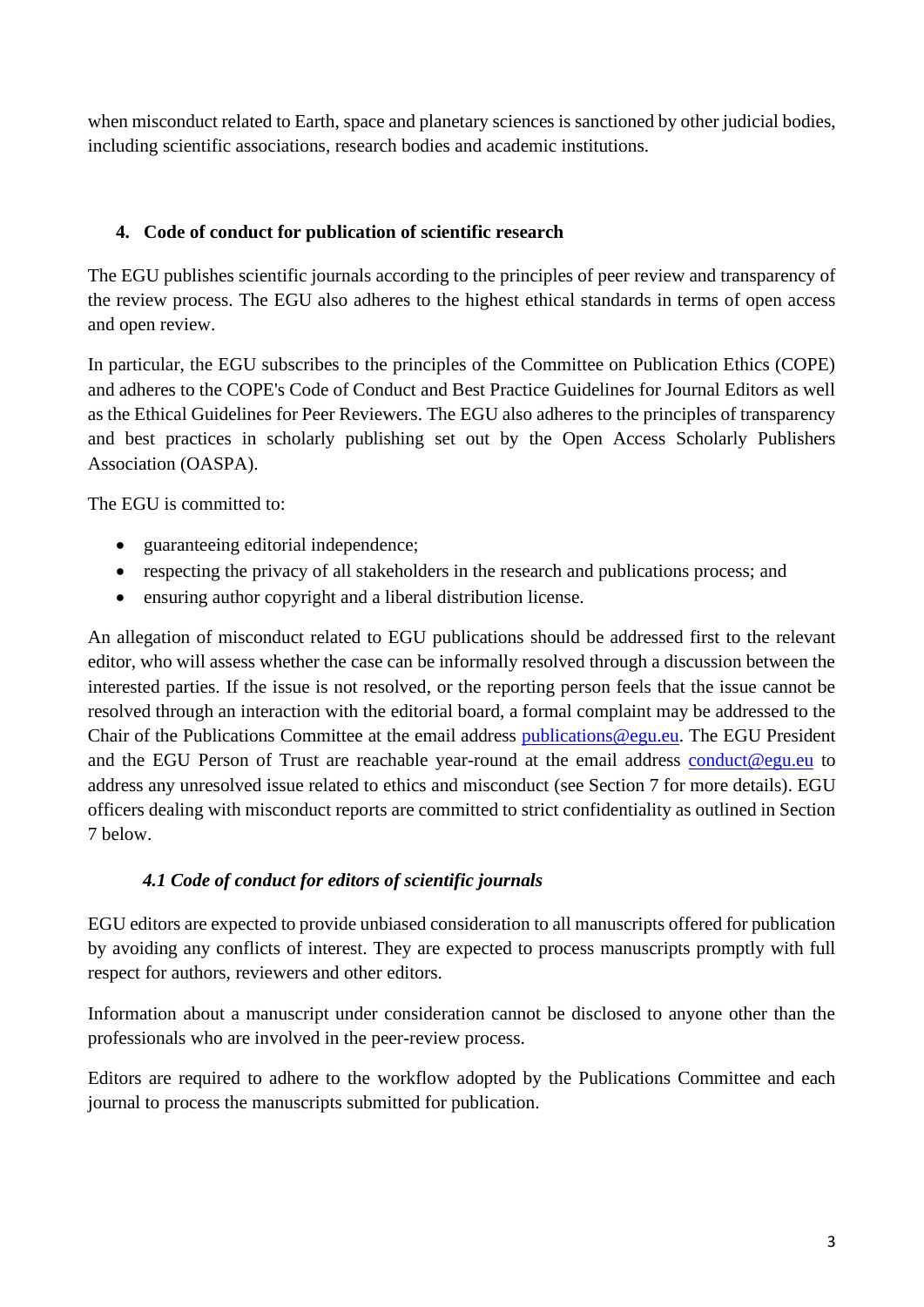#### *4.2 Code of conduct for authors and contributors*

Authors are expected to carefully document methodology, assumptions and uncertainty in order to present a precise and accurate account of the research performed and its results and conclusions. Manuscripts are expected to include appropriate, but not redundant, referencing and information to ensure reproducibility. Data and other information have to be made available according to the best practices adopted by the EGU. Authors are expected to only submit original material that is not under consideration for publication elsewhere and that was not published before, except in the form of an abstract, an electronic preprint, or a discussion paper or similar format. Manuscripts based on conference proceedings should include a significant amount of new material compared to the conference paper, and the proceedings publication should not make out more than 60% of the manuscript content. Authors are expected to avoid fragmenting the publication of results in order to ensure that new findings are presented with clarity and appropriate synthesis.

All authors listed on a scientific work must have contributed significantly to it, and vice versa—all persons who contributed to the work need to be named in the list of authors. Corresponding authors are required to inform all co-authors of the changes that are made to the submitted manuscript when preparing revised versions. All co-authors share responsibility for the quality and integrity of the submitted and published manuscript. In addition, sources of financial support, if any, must be clearly disclosed.

The EGU reaffirms that plagiarism—defined as the use of any material and ideas developed or created by another person without acknowledging the original source or the use of previously published text without proper attribution—is an unethical behavior. Self-plagiarism—defined as the use of one's own previous work in another context without proper attribution, and the use of one's own previously published text without proper attribution—is also considered unethical by the EGU. To avoid any form of plagiarism, each manuscript newly submitted to the EGU will be properly checked. The decision on whether a manuscript should be rejected because of fraud or should proceed to the peerreview process rests with the handling editor. The similarity reports for manuscripts are also made available to referees.

Any manipulation of citations (e.g., including citations not contributing to a manuscript's scientific content, or using citations solely aiming at increasing an author's or a journal's citations) is also regarded as misconduct by the EGU.

Authors are expected to disclose to the editor any potential conflict of interest related to a submitted manuscript.

Authors of contributions published or broadcasted in the media, including the web and social media, are expected to adhere to the same high ethical standards as for journal publications.

#### *4.3 Code of conduct for reviewers*

Reviewers are expected to provide a brief, clearly written, constructive and unbiased feedback in a timely manner. Reviewers are required to avoid any conflict of interest and to adhere to the highest ethical standards set out by the relevant scientific community and journal.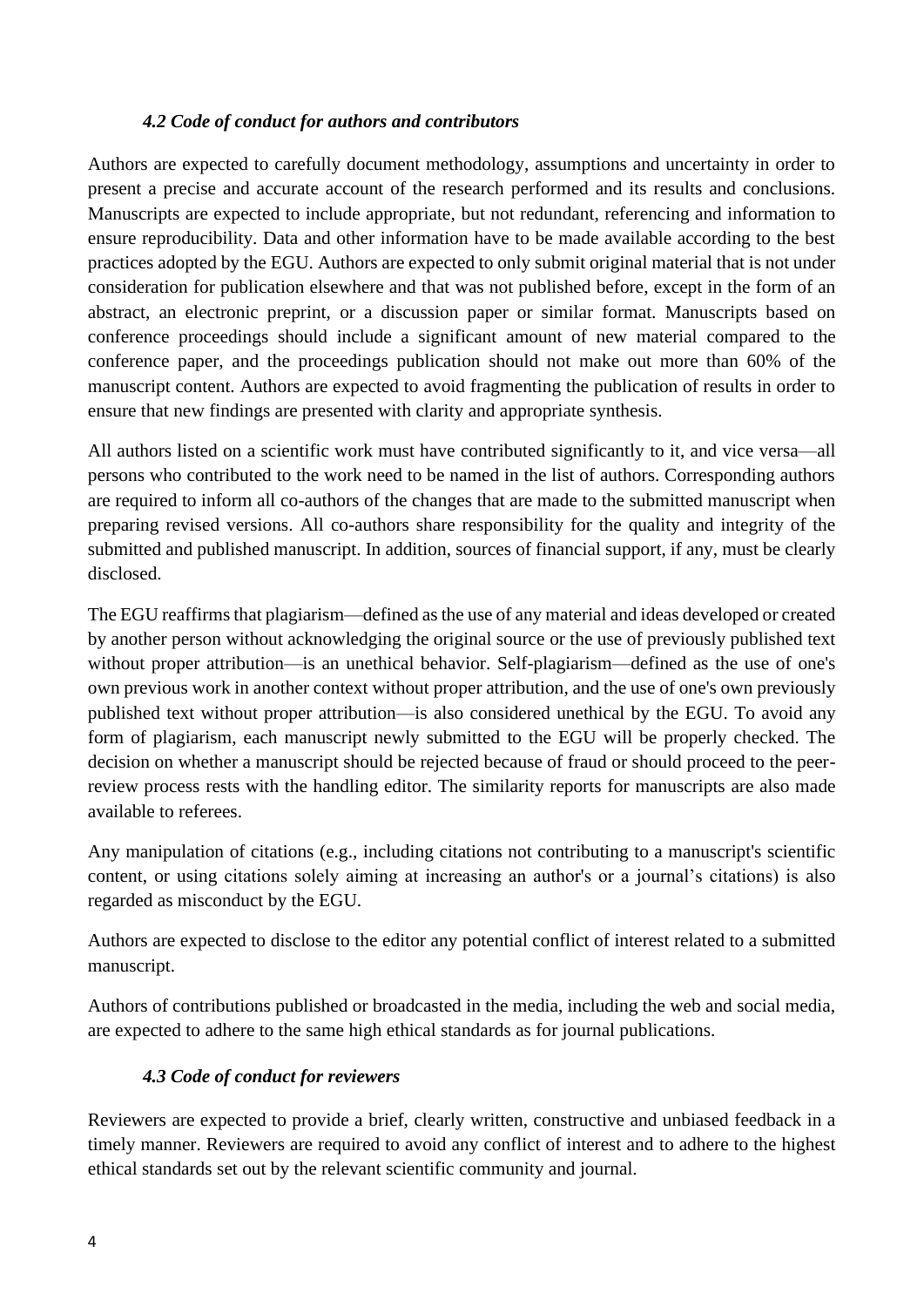Each paper should be judged based on its merits without any personal bias. Reviewers are required to adhere to the review criteria set out by the relevant publication venue. Reviewers are expected to support their statements with appropriate citations whenever possible. They are also expected to report to the editor any knowledge they have of any significant similarity between the manuscript under consideration and any other published paper or submitted manuscript. Reviewers may never use or disclose unpublished information, arguments, or interpretations contained in a manuscript under consideration and should never include personal criticism of an author in a manuscript review.

### **5. Code of conduct for nominations and candidates' selection**

The EGU issues calls for nominations for officer positions, scientific medals, awards, fellowships and other forms of funding. The EGU adheres to the highest standards in terms of transparency of the related selection process. The ethical basis is absolute trust and honesty among nominators, candidates, committee members and EGU officers. To this end, medal and award committee members are publicly disclosed on the EGU website. Written information on the assessment of candidates and minutes of the committee meetings are exchanged between committee members through the dedicated EGU Forum, which is set to ensure the highest confidentiality.

The EGU is committed to equal opportunity for all persons and therefore seeks as diverse a pool of award nominations as possible with regard to gender, disciplines, institutional types, geographical locations and other considerations.

An allegation of misconduct related to an EGU call for nominations may be first addressed to the relevant committee chair or the EGU Medals and Awards Committee Chair. The EGU President and the EGU Person of Trust are reachable year-round at the email address [conduct@egu.eu](mailto:conduct@egu.eu) to address any unresolved issue related to ethics and misconduct (see Section 7 for more details). EGU officers dealing with misconduct reports are committed to strict confidentiality as outlined in Section 7 below.

### *5.1 Code of conduct for nominators*

EGU members submitting nominations are expected to summarise the merits of the candidate fairly and rigourously. Because candidates are expected to be EGU ambassadors and role models for the community, nominators should put forward persons who adhere to the highest ethical standards. Nominators are expected to disclose any past allegations or institutional proceedings against the candidate resulting in a finding of professional misconduct, or any pending formal complaints related to the candidate's professional conduct.

### *5.2 Code of conduct for committee members*

Members of the EGU selection committees are expected to disclose to the other committee members any conflicts of interest they may have with the candidates, nominators and/or supporting letters. The relevant committee chair will then consult with the relevant Union officer to determine whether the reported conflict of interest requires that the conflicted person leaves the committee or is excluded from committee discussion and/or any decision related to the matter.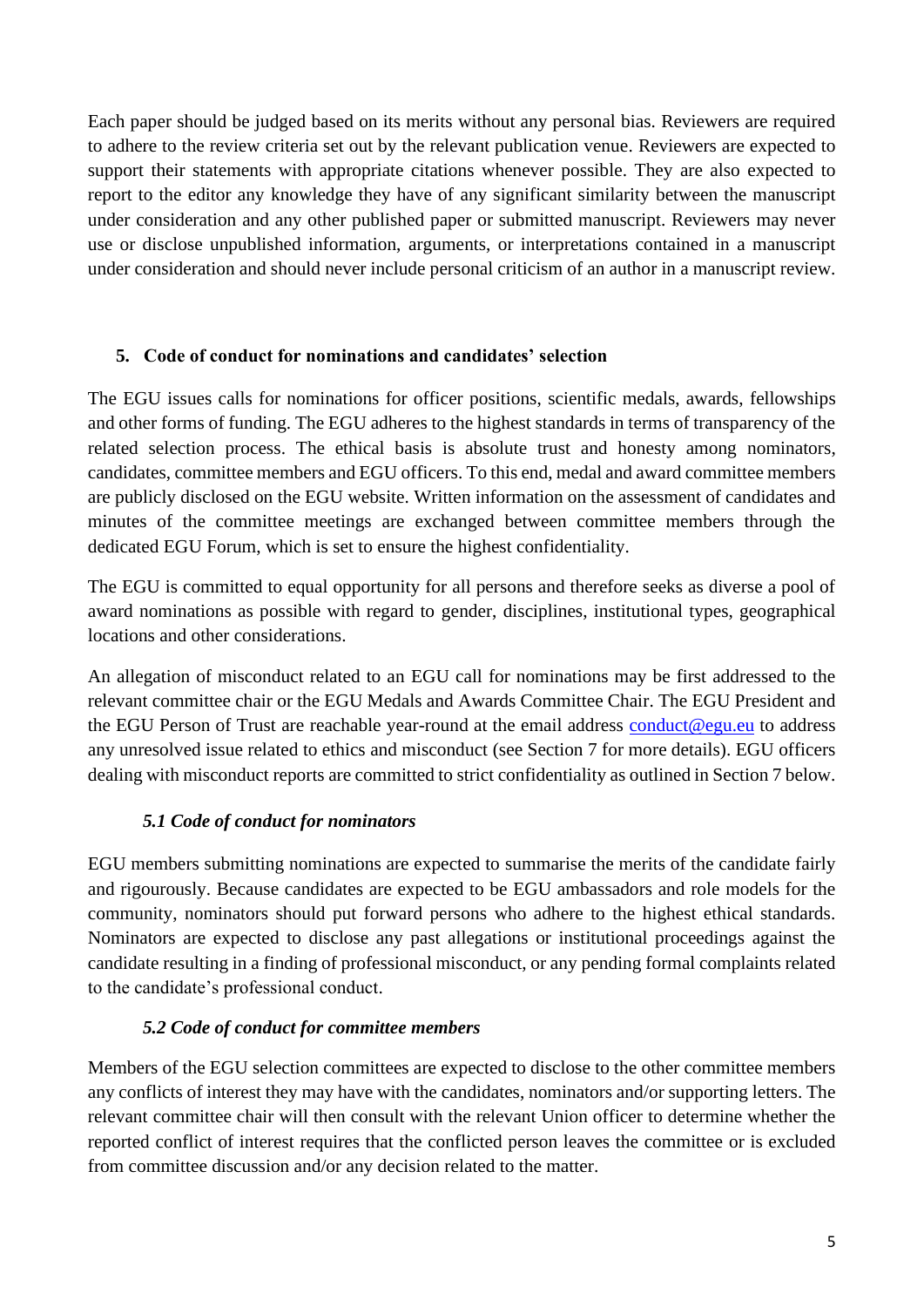Members of the EGU selection committee are expected to conduct their work with integrity, honesty, respect, courtesy, responsibility, rigour and equity.

# *5.3 Code of conduct for EGU officers, medalists and awardees*

EGU officers, medalists and awardees are considered EGU ambassadors. They are expected to meet the highest standards of professional ethics and scientific integrity.

When submitting their candidacy, and prior to accepting a position or honor, each candidate or nominee for an EGU honor or other type of recognition or a governance position is required to disclose any past allegations or institutional proceedings resulting in a finding of professional misconduct, or any pending formal complaints related to the candidate's professional conduct. Failing to report relevant issues may be sanctioned with the exclusion from the relevant selection process or election, termination of the position, or withdrawal of the honor.

### **6. Code of conduct for attendees and organisers of EGU meetings**

The EGU is committed to providing a safe, open, accessible and respectful environment for participants at its meetings. In turn, the EGU expects professional and respectful conduct from attendees at all times. Discrimination, harassment, bullying, coercion, intimidation, censorship and plagiarism of any kind will not be tolerated.

### *6.1 Code of conduct for meeting organisers*

The EGU strives to foster diversity among conveners, attendees and presenters at its meetings with respect to, among others, career stage, gender, geography, and scientific approaches, and encourages meeting organisers to keep this in mind during all their EGU activities.

Organisers and conveners are expected to familiarise themselves with specific meeting guidelines when they are publicly available.

EGU meetings are organised in an open and non-biased manner. Favoritism of any kind—for example, in the selection of presentations—is unacceptable.

#### *6.2 Code of conduct for meeting attendees*

An open and respectful conduct, based on basic politeness, is expected of all meeting attendees.

Presenters are asked to familiarise themselves with specific presenter guidelines for the meeting, if available. All authors on a presentation and/or abstract should have agreed to their co-authorship and have contributed to the work.

Attendees at EGU meetings should be aware that:

- It is prohibited to copy any presentation materials;
- It is prohibited to take photos or record scientific material shown in any type of presentation (e.g., oral, poster, or PICO) unless the presenter authorises it; and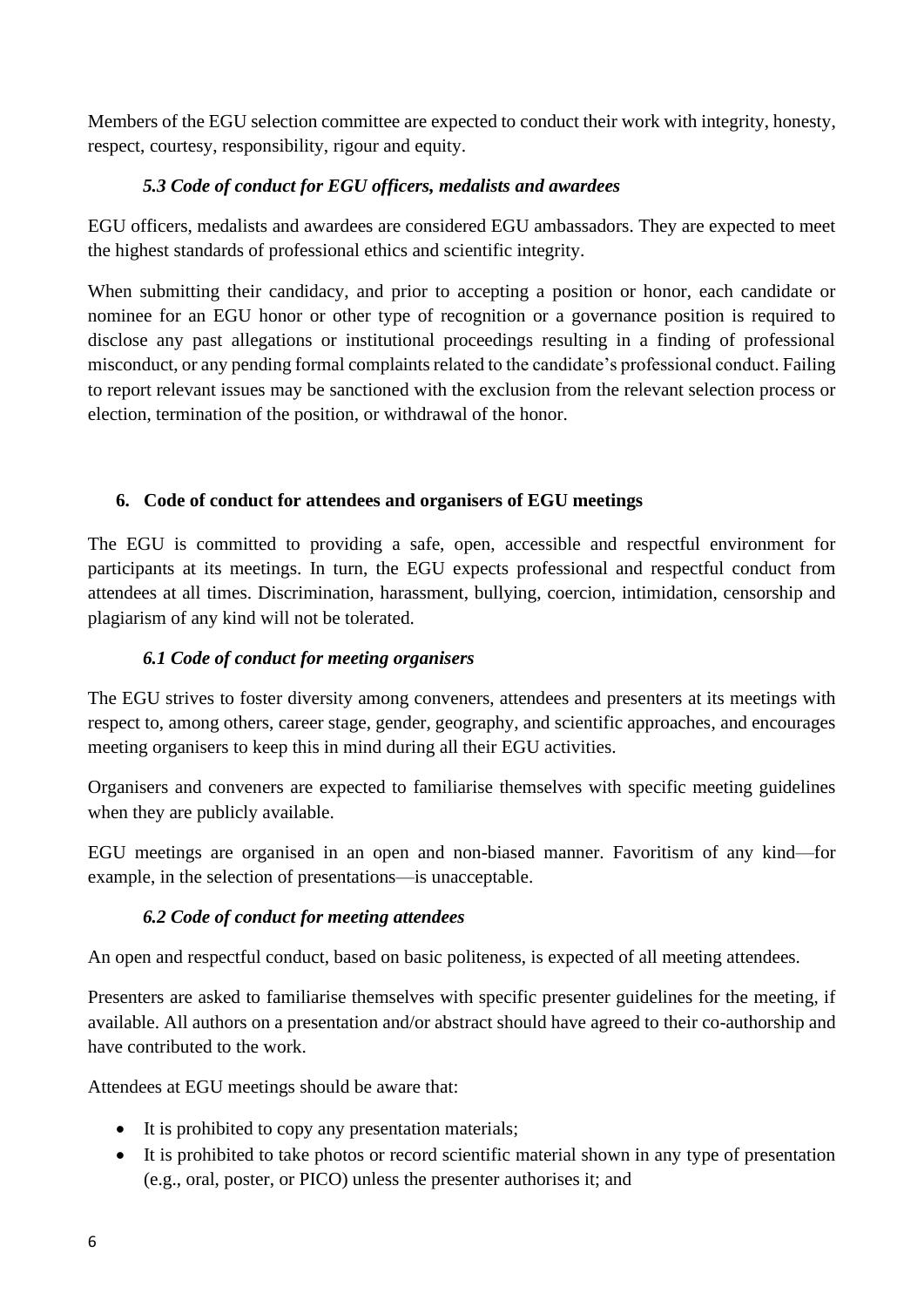• EGU follows the guidelines for consent related to pictures of a person in a public space established in the country where the activity is being held. The EGU recommends obtaining the permission of any person recorded if they appear in an identifiable way.

### *6.3 Reporting violations during or after meetings*

Violations should be reported to the Meeting Person of Trust, if one is present at the relevant meeting. The website of each meeting specifies whether a Meeting Person of Trust is present and, if yes, how they can be reached.

If the Meeting Person of Trust is not present, issues related to ethics and misconduct can be reported to [conduct@egu.eu,](mailto:conduct@egu.eu) an address that reaches the EGU President and the EGU Person of Trust. EGU officers dealing with misconduct reports are committed to strict confidentiality as outlined in Section 7 below.

The General Assembly has a Meeting Person of Trust who can be reached at the meeting's Information Desk. Conduct violations at the General Assembly can be reported to the Programme Committee chair at [programme.committee@egu.eu](mailto:programme.committee@egu.eu) as well as to [conduct@egu.eu](mailto:conduct@egu.eu) as described above.

# **7. The EGU process for reporting and investigating allegations of misconduct**

Allegations or reports of cases of misconduct may be submitted to the relevant EGU officer as outlined in the Sections 4, 5 and 6. Furthermore, the EGU President and the EGU Person of Trust are reachable year-round at the email address [conduct@egu.eu](mailto:conduct@egu.eu) to address any unresolved issue related to ethics or misconduct. It is preferable that allegations of misconduct are made within 60 days of the discovery of the incident so that a timely investigation may be carried out.

The EGU Person of Trust has a different gender from the EGU President. Their names are disclosed on the EGU web site under the "About" link.

Any information and/or communications related to misconduct are treated confidentially. Messages to [conduct@egu.eu](mailto:conduct@egu.eu) are only read by the EGU President and the EGU Person of Trust, who provide confidential feedback to the reporting person within 10 business days. In their first interaction with the reporting person, the EGU President and the EGU Person of Trust may collect additional information, outline options forward, and—if it is believed that the allegation may constitute scientific misconduct—may file a case with the EGU Ethics Committee according to the rules outlined in the present document and the applicable laws in force.

The EGU Ethics Committee is composed of:

- The EGU President (Chair);
- The EGU Executive Secretary.
- The EGU General Secretary
- The EGU Person of Trust.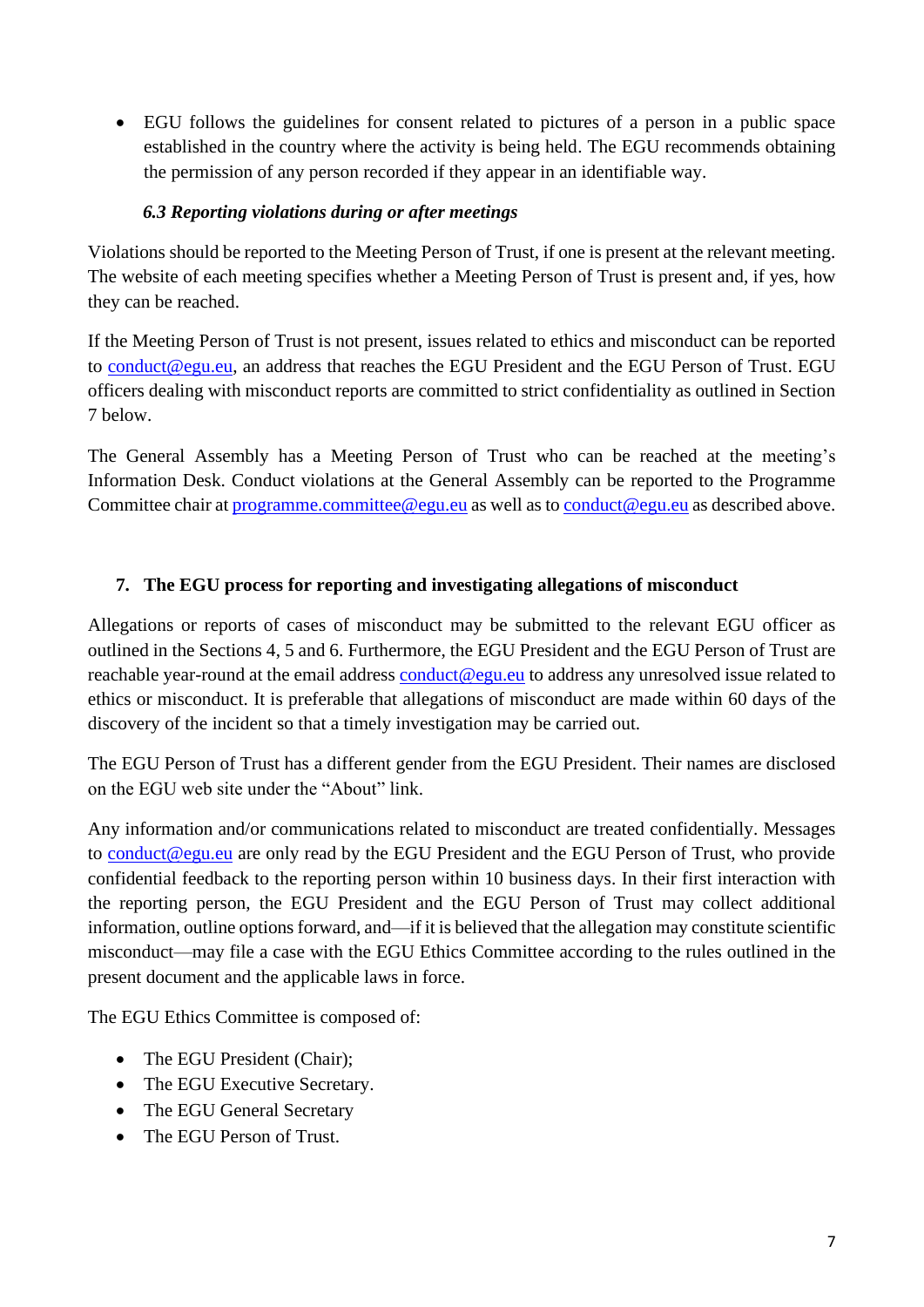connected to an activity conducted by the EGU. to rule on any sanction. Further investigation is undertaken only if the alleged misconduct is directly Involvement of the EGU Ethics Committee is necessary in order to carry out further investigation or

person and the person(s) reported against are informed within 5 business days. allegation of misconduct is substantiated. If the EGU Council approves sanctions, both the reporting laws in force has occurred and to propose to the EGU Council appropriate sanctions to be taken if an interested person. The investigation aims to determine whether a violation of ethical principles or by collecting relevant information, evaluating the allegation, and possibly by interacting with any person and any interested person and/or legal entity if appropriate. Investigation will be carried out If an investigation takes place, the Chair of the EGU Ethics Committee will notify the reporting

concluded within 120 days from the receipt of the formal complaint by the EGU. process has been completed and a ruling has been made. The above investigation is normally The EGU Ethics Committee operates under the presumption of innocence until the investigation

potential informal solutions. complaints and to confidentially guiding reporting persons through various options, including confidentiality. The Chair of the EGU Ethics Committee is committed to listening to and addressing The information received by the EGU Ethics Committee and the EGU Council is covered by strict

required to leave the committee until the case has been decided. If the alleged misconduct is directly connected to a member of the EGU Ethics Committee, they are

person or the person accused of misconduct, are considered conflicts of interest. to the same institution, and past cooperation and/or personal relationships with either the reporting Members of the EGU Ethics Committee must report any conflicts of interest. In particular, affiliation

independently under strict confidentiality and reports to the EGU Ethics Committee. advisory board is selected based on the nature of the case or allegation. The advisory board operates are not involved in EGU management or editorial activities at the same time. Membership of the provided by an advisory board of at least three persons nominated by the EGU Ethics Committee who Committee must determine whether an independent assessment is warranted. The latter would be If the alleged misconduct is directly connected to an EGU officer or editor, the EGU Ethics

courts, police and other enforcement bodies. allegation. Such authorities include—but are not limited to—relevant institutions, civil and criminal the EGU will work with all appropriate authorities according to the laws in force to resolve the relevant countries and/or the ethical codes of other institutions where the alleged incident occurred, If the allegation received by the EGU also involves an activity that violates the code of law in the

person is immediately informed, and the related files are deleted within 120 days. If, after an investigation, the EGU Ethics Committee dismisses an allegation then the reporting

another authority, the EGU Ethics Committee must decide whether the EGU should take appropriate If the misconduct is not directly connected to an activity operated by the EGU and is sanctioned by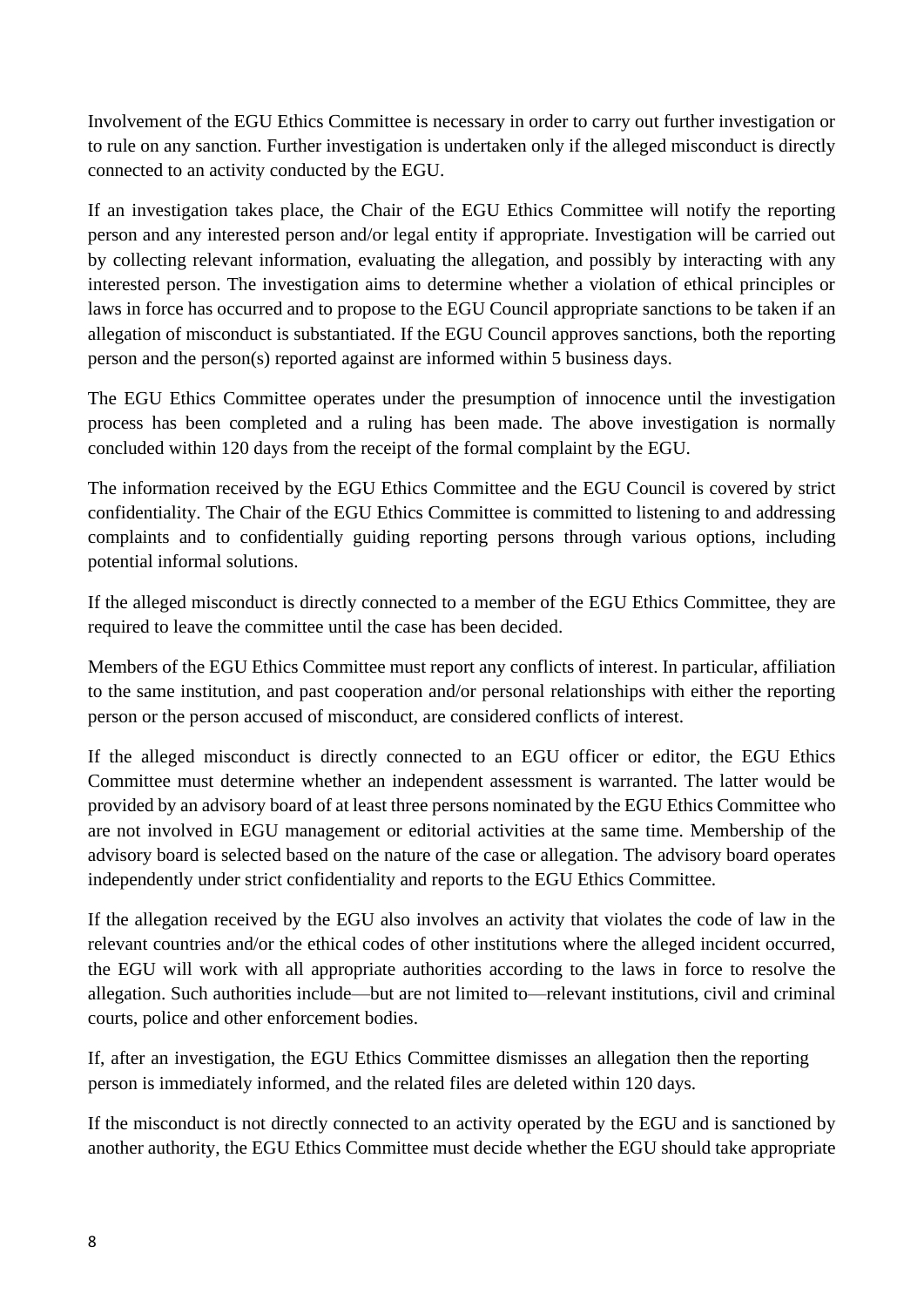sanctions under the same terms outlined in the previous paragraph (including, if appropriate, the formation of an advisory board).

### **8. Sanctions**

Sanctions imposed by EGU for misconduct may include, but are not limited to, the following:

- Written advice or admonition;
- Removal from an official EGU position;
- Publication of errata documents;
- Withdrawal/retraction of presentations and published material;
- Suspension from publishing/reviewing/editing for an EGU journal either temporarily or permanently;
- Suspension from delivering presentations at—and convening—EGU meetings either temporarily or permanently;
- Denial or revocation of honors and awards;
- Notifying the home institution of the person responsible of misconduct; and
- Issuing a public statement regarding the scientific misconduct.

#### **9. Appeals**

Once the EGU Council has decided upon sanctions, the interested person has 30 days to file an appeal to the EGU President at the email address [president@egu.eu.](mailto:president@egu.eu) The EGU President will ensure that the case is reconsidered by an ad-hoc committee formed by the President, who serves as an ex-officio member, and three EGU Council members other than the EGU Executive Secretary, the EGU General Secretary and the EGU Person of Trust. The ad-hoc committee will reconsider the findings and any new evidence that may have been provided to determine whether external arbitration is needed. The final determination of the ad-hoc committee must be approved by the EGU Council. The EGU President will reply to the appealing person within 90 days from the receipt of the appeal.

#### **10. Tracking of allegations and decisions**

The EGU Executive Secretary is responsible for recording allegations and decisions in a secure database that can only be accessed by the EGU President and Executive Secretary. Files are deleted after 120 days in order to remove any memory of cases where allegations have been proven to be unsubstantiated.